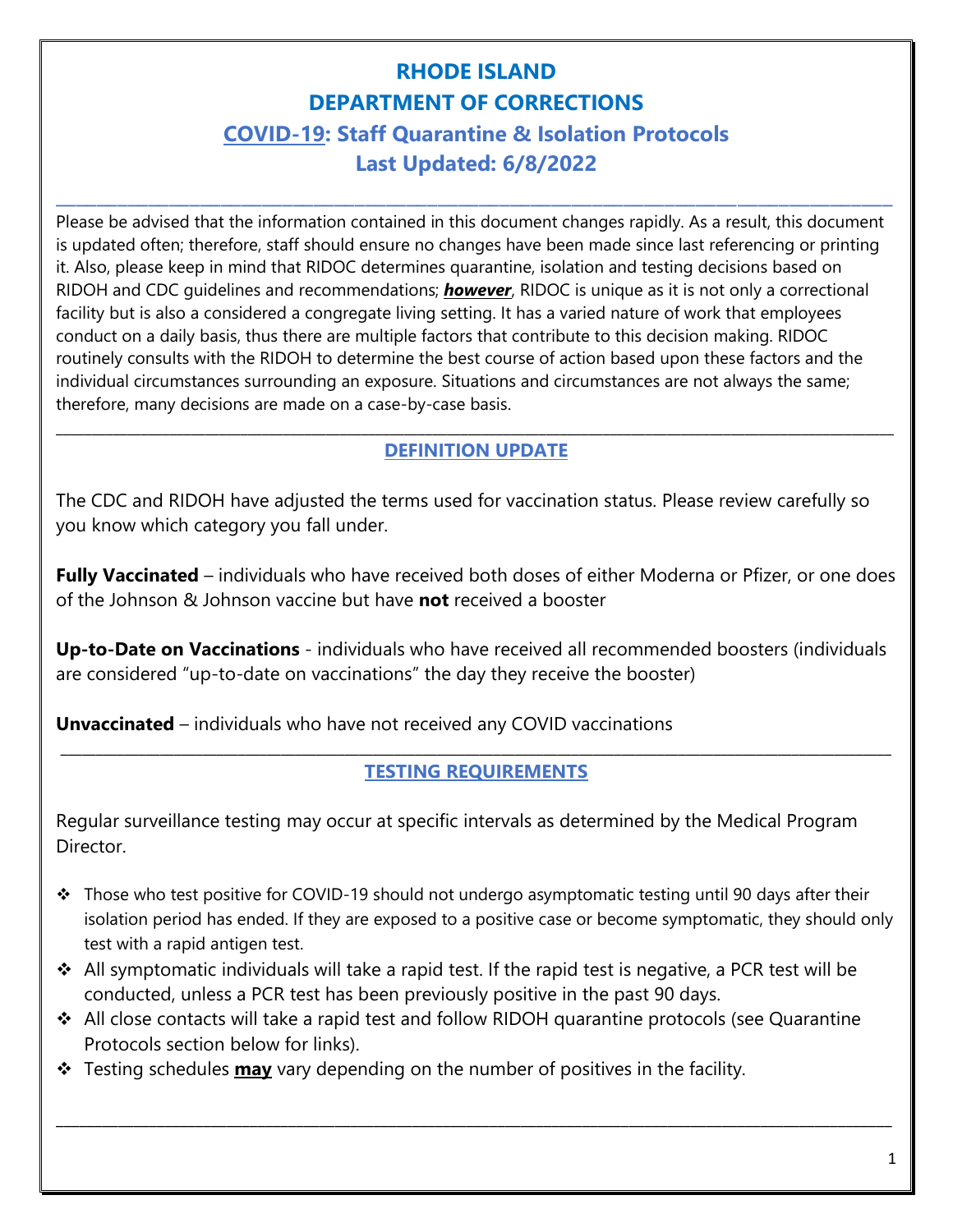# **QUARANTINE PROTOCOLS**

Staff **not up-to-date on vaccinations** who have [returned from travel](https://covid.ri.gov/covid-19-prevention/travel-tofrom-ri) or who have been in [close contact](https://covid.ri.gov/covid-19-prevention/quarantine-and-isolation) with someone who has COVID-19 must wear a mask for 5 days **and** test on day 5 (rapid tests are accepted). Tests may be scheduled at the Dix building by completing the [RIDOC COVID Testing Registration.](https://www.surveymonkey.com/r/DTMW9RR)

- If the test is negative, staff are strongly encouraged, but not required, to continue wearing a mask for another 5 days.
- If the test is positive, staff must adhere to the DOC Isolation Protocols below.

First Responders (Correctional Officers, doctors and nursing staff **only**) **not up-to-date on vaccinations** that have been exposed or have travelled must test on day 5 and wear a K/N95 mask for 10 days, regardless of test result and vaccination status.

All staff should follow [community guidelines for quarantine](https://covid.ri.gov/covid-19-prevention/quarantine-and-isolation) when outside of work.

Staff who are concerned about exposure or exhibiting symptoms, please schedule a same-day rapid test at the Dix building by completing the [RIDOC COVID Testing Registration.](https://www.surveymonkey.com/r/DTMW9RR)

#### **Staff must continue to follow DOC-specific Isolation Protocols as outlined below. \_\_\_\_\_\_\_\_\_\_\_\_\_\_\_\_\_\_\_\_\_\_\_\_\_\_\_\_\_\_\_\_\_\_\_\_\_\_\_\_\_\_\_\_\_\_\_\_\_\_\_\_\_\_\_\_\_\_\_\_\_\_\_\_\_\_\_\_\_\_\_\_\_\_\_\_\_\_\_\_\_\_\_\_\_\_\_\_\_\_\_\_\_\_\_\_\_\_\_\_\_\_\_\_\_\_\_\_\_\_\_\_\_\_\_\_\_\_**

# **DOC ISOLATION PROTOCOLS**

## **No one shall enter any RIDOC facility who is COVID-19 positive or has COVID-19 like symptoms.**

**Isolation protocols do not change based on vaccination status; however, isolation may be prolonged if symptoms persist or if the individual is immunocompromised.** 

- Staff must notify their supervisor upon receipt of a positive COVID test.
	- o Supervisors shall track staff quarantine and isolation information.
- Staff must isolate for 10 days from the date they first tested positive **if** they do not have symptoms.
	- o For those who have, or who develop symptoms after the positive test result, **isolation begins from the start of symptoms**; therefore, isolation dates can change.
	- o Staff on isolation must follow the Isolation Test-Out protocols outlined below.

These recommendations are consistent with the CDC Guidance in Correctional Facilities, which is different than the CDC Guidance for the General Community.

## **Isolation Test-Out**

**Staff are required to test-out of isolation** and return to work prior to the end of their 10-day isolation after meeting the following criteria:

- ❖ Staff must stay home for at least 5 days.
- ❖ On day 5, if symptoms are improving, individuals must take a rapid test: